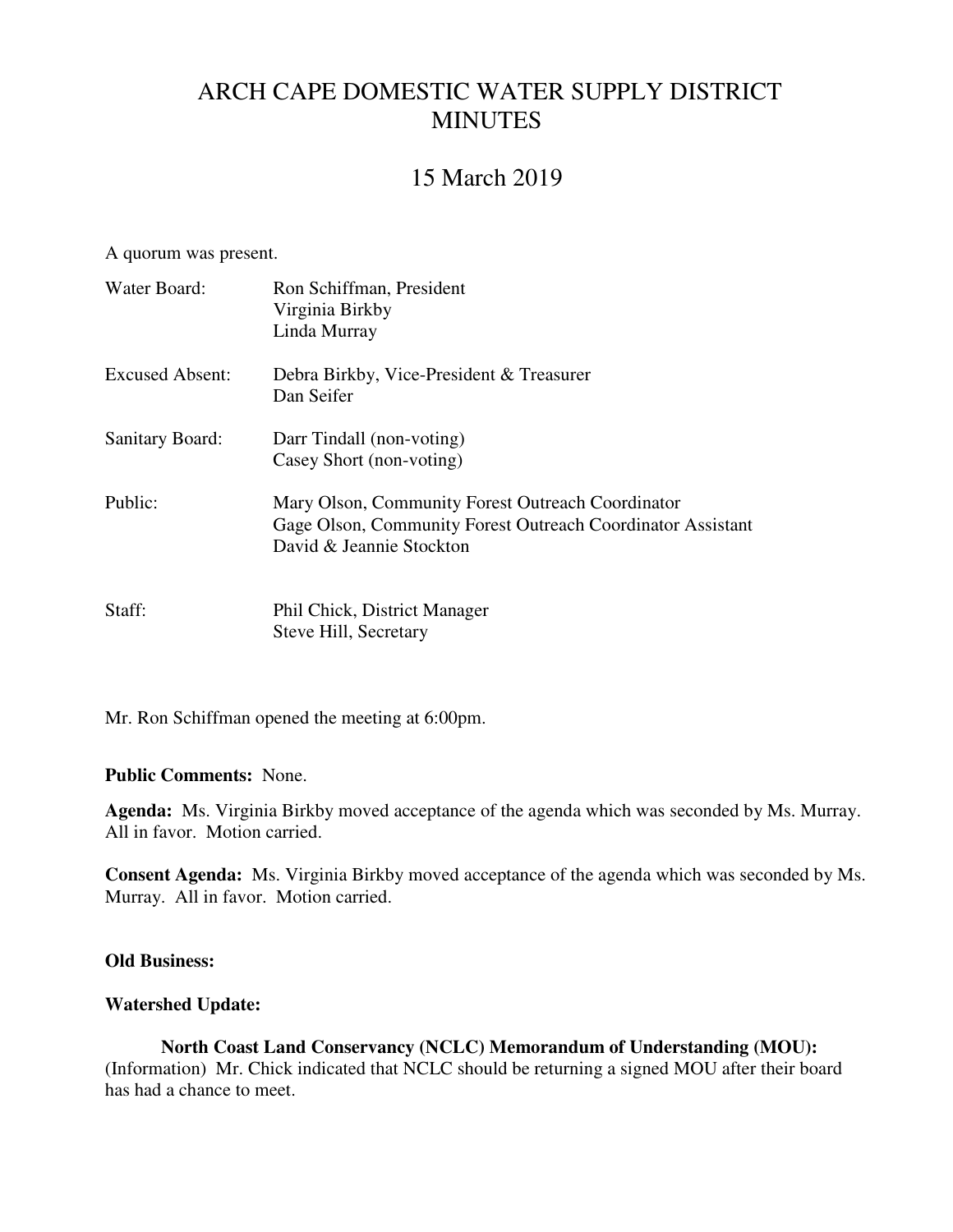**Source Water Protection Grant – HP 19G:** (Information) EFM has conducted some flagging in the construction areas. Schwabe is drafting an option agreement to present to EFM. We will need an appraisal before a price can be set and timing is important as they tend to go stale quickly.

We have requested a \$30K Drinking Water Source Protection Grant with the Oregon Health Authority for project planning and technical assistance and for forestry diligence work related to the Arch Cape Forest project

 **Outreach Coordinator Report:** (Information) Ms. Mary Olson said that she had been active in her outreach efforts recently by phone and that a banner had not been completed as yet. There are twelve (12) individuals presently registered for the (attached) Saturday March  $16<sup>th</sup>$ presentation. A scotch broom work party is organized for Saturday April 6<sup>th</sup>.

**Natural Hazard Mitigation Plan (NHMP):** (Information) The next meeting with Clatsop County is scheduled in the first week of April and Mr. Schiffman indicated that an asset plan had been completed.

**Proposed T-Mobile Cell Tower at Water Treatment Plant:** (Information) We are waiting on word from T Mobile in response to their reviewing another easement which has been brought to their attention, related to the access of the Water treatment Plant. Mr. Mike Manzulli wishes to have a meeting with Mr. Schiffman and Mr. Chick next week regarding easement access.

Mr. Chick said that the irrigation site was considered by Centerline Solutions to have too low a profile for an effective cell phone tower.

**Performance Evaluations:** (Information) While Mr. Chick was able to present his evaluation for Mr. Matt Gardner, the meeting taking place earlier this afternoon ran out of time and will be resumed on Saturday May 3rd at 6:00pm following the budget meeting.

**Budget Committee Appointments:** (Action) Ms. Virginia Birkby moved the appointment of Ms. Cathy D'Onofrio and Mr. Carl Matson to serve on the Budget Committee (attached) for terms to run from 2019 through 2022 which was seconded by Ms. Murray. All in favor. Motion carried. Mr. Chick to provide notification.

**Board Position Filings:** (Information) Mr. Schiffman has filed while Ms. Murray has not. Mr. Hill said he would make any filings at the clerks office in Astoria for those wishing him to do so on their behalf.

**Billing Appeal Request Form Draft:** (Information) The draft provided by Mr. Dan Seifer (attached) moved as an agenda item to next month with a request to provide the existing form (attached) for comparison.

**New Business:** None.

**Reports:**

**Accounts Receivable:** Water district receivables were reported to be in good condition.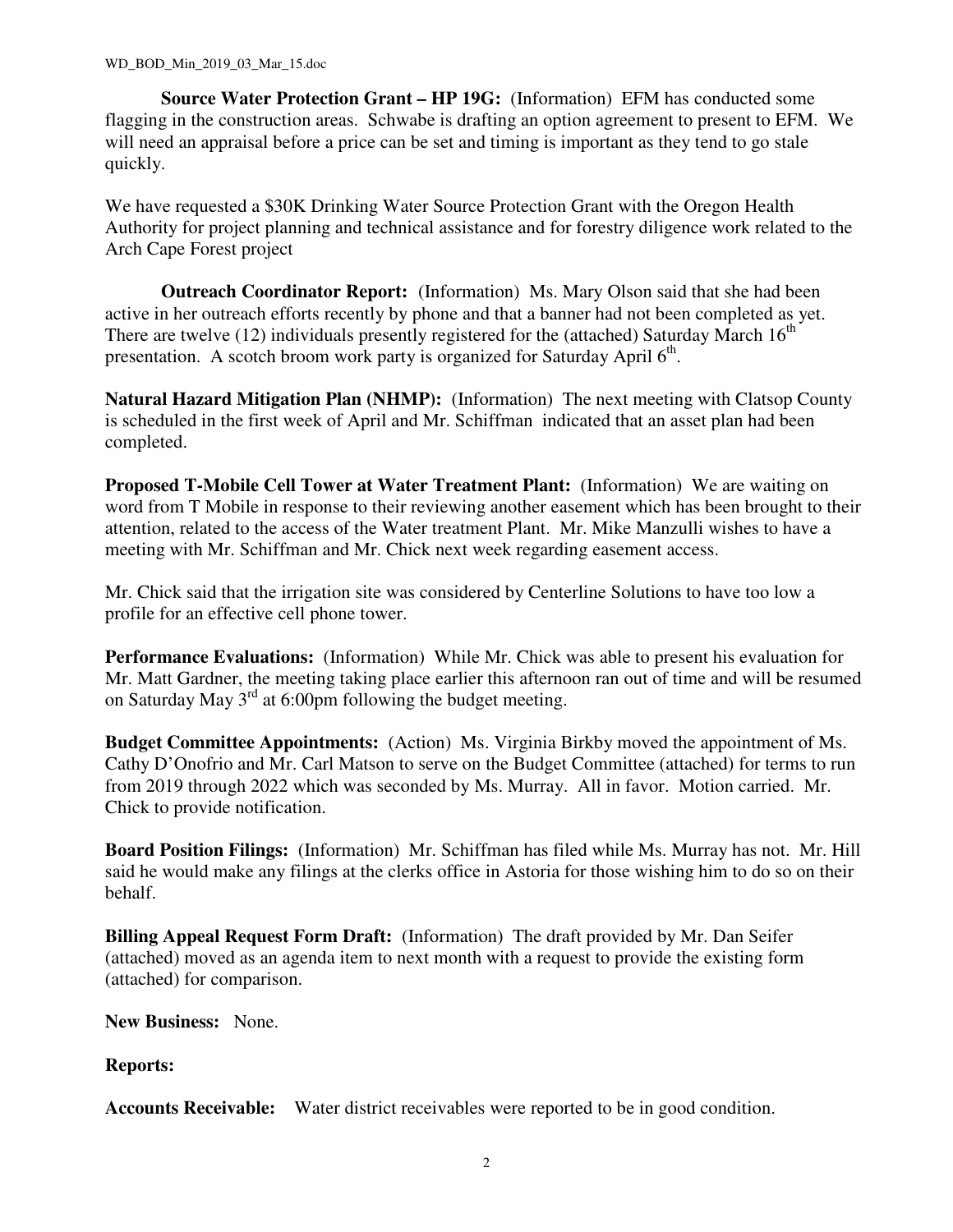WD BOD Min 2019 03 Mar\_15.doc

District Managers Report: (attached) Correspondence was received from Mr. Dan Seifer advising a representative from the district to be a part of the current Clatsop County budget process and make an appeal for support in the amount of \$100K of our community forest acquisition effort. The Board agreed that Mr. Seifer would be asked to attend with Ms. Mary Olson if her schedule permits. Mr. Ron Schiffman would attend as Mr Seifer's alternate if he could not attend the meeting.

Support for this effort was expressed in the general discussion which ensued. It was pointed out that it was best to get your request recognized as a potential line item as early as possible in the budget cycle process and that it was not uncommon to not receive a favorable response upon first application but be in a stronger position when re-application is made in subsequent years.

Mr. Chick reports water flows as being a bit low now and that we could use more rain this month and in April.

Treasurer's Report: None.

Board of Directors' Comments and Reports: None.

April Agenda Items: (Information) Billing appeal form, board election filings, T-Mobile cell tower, NHMP, and potential resolution drafts.

**Public Comment:** Ms. Jeannie Stockton suggested eliminating the 'other' option on the billing appeal form and replacing it with a payment plan line item in its place. Mr. Hill will forward a Word document to Ms. Stockton for her input.

The meeting was adjourned by Mr. Ron Schiffman at 6:44pm.

'n.

Respectfully submitted,

**Steve Hill** Attes

Mr. Ron Schiffman, President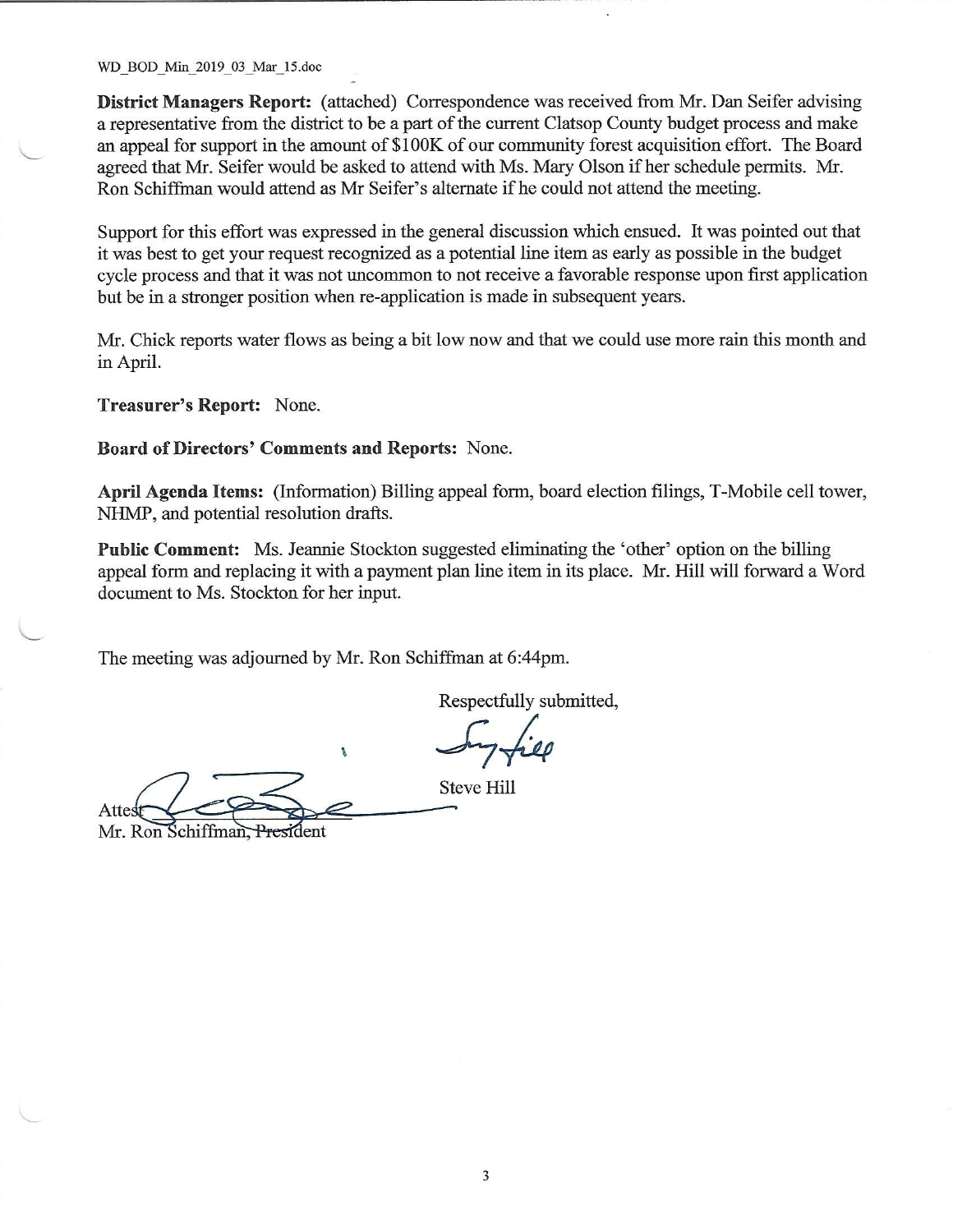

# **FOREST NEWS**

**MARCH 2019** 

# **POINTS OF INTEREST**

- ACQUISITION **PLAN PRESENTATION**
- SCOTCH BROOM CONTROL

## **INSIDE THIS ISSUE**

**REGISTER FOR THE** PRESENTATION

# **PRESENTATION MARCH 16**

#### PLEASE REGISTER via email archcapeforest@gmail.com

Please join us Saturday, March 16 from 11 am-12 pm at the new Arch Cape Fire station located at 79729 Highway 101 Arch Cape. We will be giving a status update on our progress toward the proposed community forest acquisition and there will be plenty of time for questions. We will have an overview of the grant funding sources applied for to-date, as well as a discussion of gap financing. We will review the progress of the project and planned future activities, such as a tour. Register and see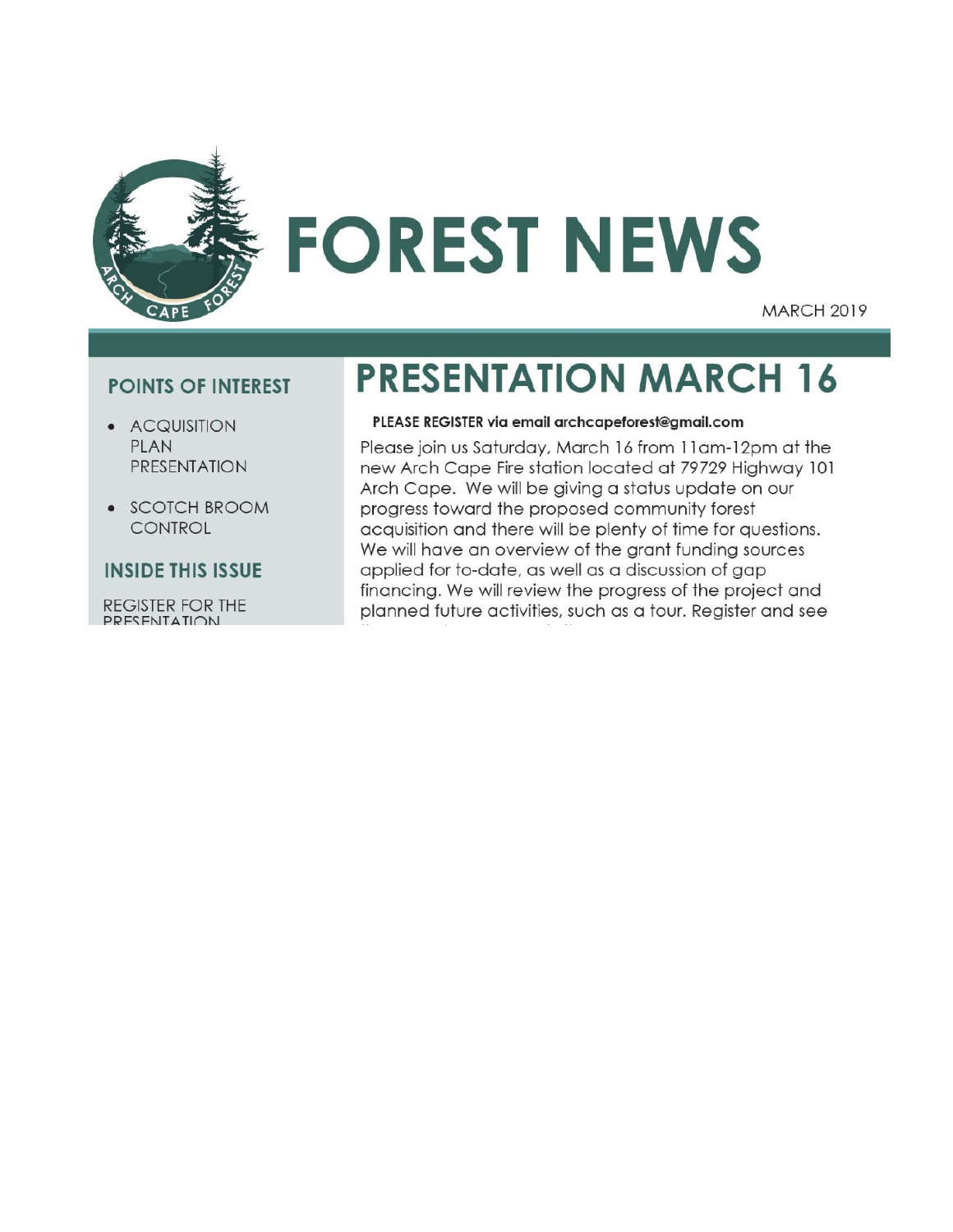| 2019 Arch Cape Domestic Water Supply District Budget Committee |                                  |           |  |  |  |
|----------------------------------------------------------------|----------------------------------|-----------|--|--|--|
| <b>Board</b>                                                   | Community                        | Term      |  |  |  |
| Debra Birkby<br>1.                                             |                                  |           |  |  |  |
| Virginia Birkby<br>2.                                          |                                  |           |  |  |  |
| Ron Schiffman<br>З.                                            |                                  |           |  |  |  |
| Dan Seifer<br>$4\overline{ }$                                  |                                  |           |  |  |  |
| Linda Murray<br>5.                                             |                                  |           |  |  |  |
|                                                                | <b>Heather Newman</b><br>$1 -$   | 2018-2021 |  |  |  |
|                                                                | <b>Richard D'Onofrio</b><br>2.   | 2017-2020 |  |  |  |
|                                                                | <b>Chris Anderson</b><br>3.      | 2018-2021 |  |  |  |
|                                                                | <b>Catherine D'Onofrio</b><br>4. | 2019-2022 |  |  |  |
|                                                                | <b>Carl Matson</b><br>5.         | 2019-2022 |  |  |  |

| 2019 Arch Cape Sanitary District Budget Committee |                                  |           |  |  |  |  |
|---------------------------------------------------|----------------------------------|-----------|--|--|--|--|
| <b>Board</b>                                      | Community                        | Term      |  |  |  |  |
| Debra Birkby<br>1.                                |                                  |           |  |  |  |  |
| 2. Virginia Birkby                                |                                  |           |  |  |  |  |
| 3. Ron Schiffman                                  |                                  |           |  |  |  |  |
| <b>Casey Short</b><br>4.                          |                                  |           |  |  |  |  |
| 5. Darr Tindall                                   |                                  |           |  |  |  |  |
|                                                   | Richard D'Onofrio<br>1           | 2017-2020 |  |  |  |  |
|                                                   | <b>Catherine D'Onofrio</b><br>2. | 2019-2022 |  |  |  |  |
|                                                   | <b>Heather Newman</b><br>З.      | 2018-2021 |  |  |  |  |
|                                                   | <b>Chris Anderson</b><br>4       | 2018-2021 |  |  |  |  |
|                                                   | <b>Carl Matson</b><br>5.         | 2019-2022 |  |  |  |  |